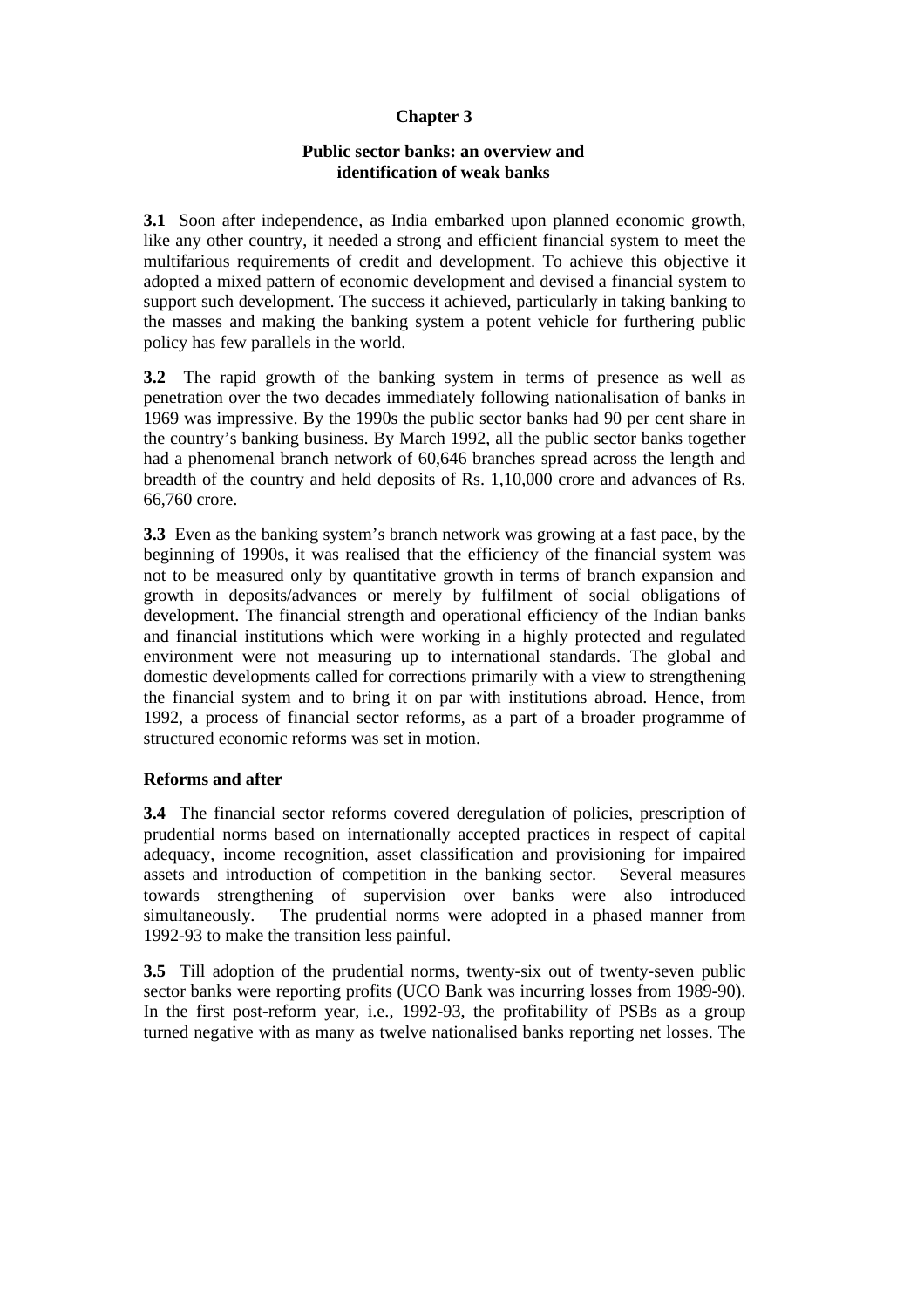remaining seven nationalised banks could show only marginal profits between Rs. 4 crore and Rs. 38 crore. As on 31 March 1993, only one public sector bank had capital adequacy ratio of above 8 per cent. By March 1996, the outer time limit prescribed for attaining capital adequacy of 8 per cent, eight public sector banks were still short of the prescribed level. The NPAs of the banks aggregating Rs. 39,253 crore as on 31 March 1993 brought the latent weaknesses in their asset portfolio out in the open.

**3.6** The emphasis on maintenance of capital adequacy and compliance with the requirement of asset classification and provisioning norms has put severe pressure on the profitability of PSBs. Deregulation of interest rates on deposits and advances has intensified competition and PSBs have to now contend with competition not only from other public sector banks but also from old/new private sector banks, foreign banks and financial institutions. Above all, with the growth of the capital markets, sound corporate clients now have the option of raising funds at lower cost by accessing capital markets for their equity as well as debt requirements.

**3.7** The response of the public sector banks to the above changes has been varied. While some have withstood all these pressures, for most, the shocks have been severe, at least, initially. The profitability of the public sector banks as a group remained negative in 1993-94. Despite improvement in 1994-95, there was a slippage again when the loss incurred by Indian Bank affected the profitability of the entire public sector bank group. However, there have been noticeable improvements since then and public sector banks, as a group, are now reporting profits.

**3.8** The position in regard to profitability of PSBs from 1992-93 to 1998-99 is given in the table below:

| Net Profit/Loss                                     | $92 - 93$ @ | 93-94       | 94-95     | 95-96       | 96-97      | 97-98     | 98-99   |
|-----------------------------------------------------|-------------|-------------|-----------|-------------|------------|-----------|---------|
| <b>Total Profit</b>                                 | 280         | 356         | 846       | 1,023       | 1,650      | 2,460     | 1,465   |
| (State Bank Group)                                  | (8)         | (8)         | (8)       | (7)         | (8)        | (8)       | (8)     |
| <b>Total Profit</b>                                 | 115         | 375         | 895       | 1,196       | 2,124      | 2,965     | 2,639   |
| (Nationalised banks)                                | (7)         | (7)         | (11)      | (12)        | (16)       | (17)      | (17)    |
| <b>Total Net Profit</b>                             | 395         | 731         | 1,741     | 2,219       | 3,774      | 5,425     | 4,104   |
| <b>Total Loss</b>                                   | Nil         | Nil         | Nil       | $(-) 230$   | <b>Nil</b> | Nil       | Nil     |
| (State Bank Group)                                  | (0)         | (0)         | (0)       | (1)         | (0)        | (0)       | (0)     |
| <b>Total Loss</b>                                   | $(-)$ 3,688 | $(-)$ 5,080 | $(-) 625$ | $(-) 2,360$ | $(-) 679$  | $(-)$ 398 | $-)846$ |
| (Nationalised banks)                                | (12)        | (12)        | (8)       | (7)         | (3)        | (2)       | (2)     |
| <b>Total Net Loss</b>                               | $(-)$ 3,688 | $(-)$ 5,080 | $(-) 625$ | $(-) 2,590$ | $(-) 679$  | $(-)$ 398 | (-) 846 |
| Net Position for PSBs                               | $(-)$ 3,293 | $(-)$ 4,349 | 1,116     | $(-)$ 371   | 3,095      | 5,027     | 3,258   |
| Note: Figures in brackets indicate number of banks. |             |             |           |             |            |           |         |

#### **Table 1: Profitability of banks from 1992-93 to 1998-99 (Rs. crore)**

@: Excludes New Bank of India merged with Punjab National Bank in 1993.

Source: Balance sheets.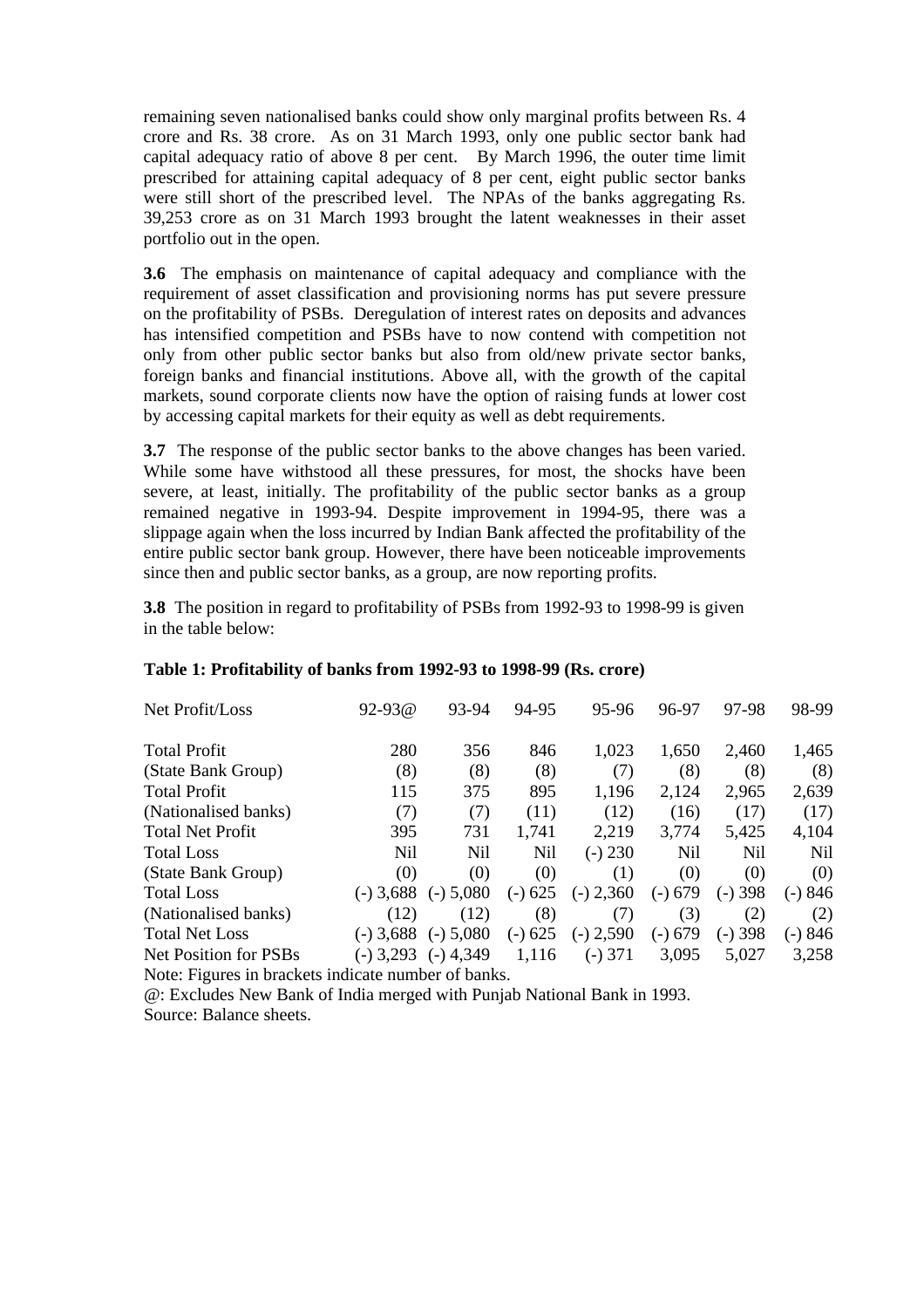Although as per the table only two banks recorded net loss as at the close of the year 1998-99 there is significant variation in the level of financial efficiency among the banks. It is also to be noted that good performance of some of the strong banks is neutralised by persistent underperformance of a handful of banks which are not improving enough and are, therefore, taking the shine away from the aggregate picture of PSBs' performance.

**3.9** There are some who would even like to debate whether performance of PSBs should be judged in terms of profitability alone. To them, fulfilment of social objectives of spreading banking services and spurring economic growth could well be taken as additional if not sufficient payback from PSBs. The Working Group does not wish to take any position in this regard. However, attainment of such social objectives as these banks were expected to follow, does not really stand in the way of their operating on profitable lines. Profitable performance recorded by most of them and more so the turnaround in profitability achieved by quite a few PSBs, goes to show that fulfilment of social objectives and profitability can and, in fact, need to go hand in hand.

**3.10** Despite common ownership, bank specific efficiency levels vary and even among profit making banks there are wide variations in their respective abilities to maintain competitive efficiency and operate on profitable lines. Banks supported by strong non-financial factors such as leadership, skills, market awareness, good MIS and internal controls and effective strategy for countering competition have weathered the storm and exploited the opportunities provided by reforms and deregulation.

**3.11** On the other hand, there are other banks which have failed to respond to the changes and have displayed weaknesses that have remained uncontrolled. It is not unlikely that the seeds of weakness latent in some public sector banks are not receiving attention. These need to be addressed squarely so that they do not, in the long run, pose a threat to the whole system.

**3.12** A very important issue before the Working Group has, therefore, been to identify the factors responsible for the weaknesses developing in the first place. Explanations forthcoming after the weakness has taken hold are little more than post-mortems and seldom serve any worthwhile purpose. We need the ability to read the early distress signals and take urgent steps to control and eliminate the underlying causes of the distress.

#### **Criteria for identifying weakness**

**3.13** The issue of deciding on a set of criteria for identifying weak banks has been examined earlier and the Committee on Banking Sector Reforms (CBSR) headed by Shri M. Narasimham, has recommended that a weak bank would be one

- (a) where accumulated losses and net NPAs exceed the net worth of the bank or
- (b) one whose operating profits less the income on recapitalisation bonds has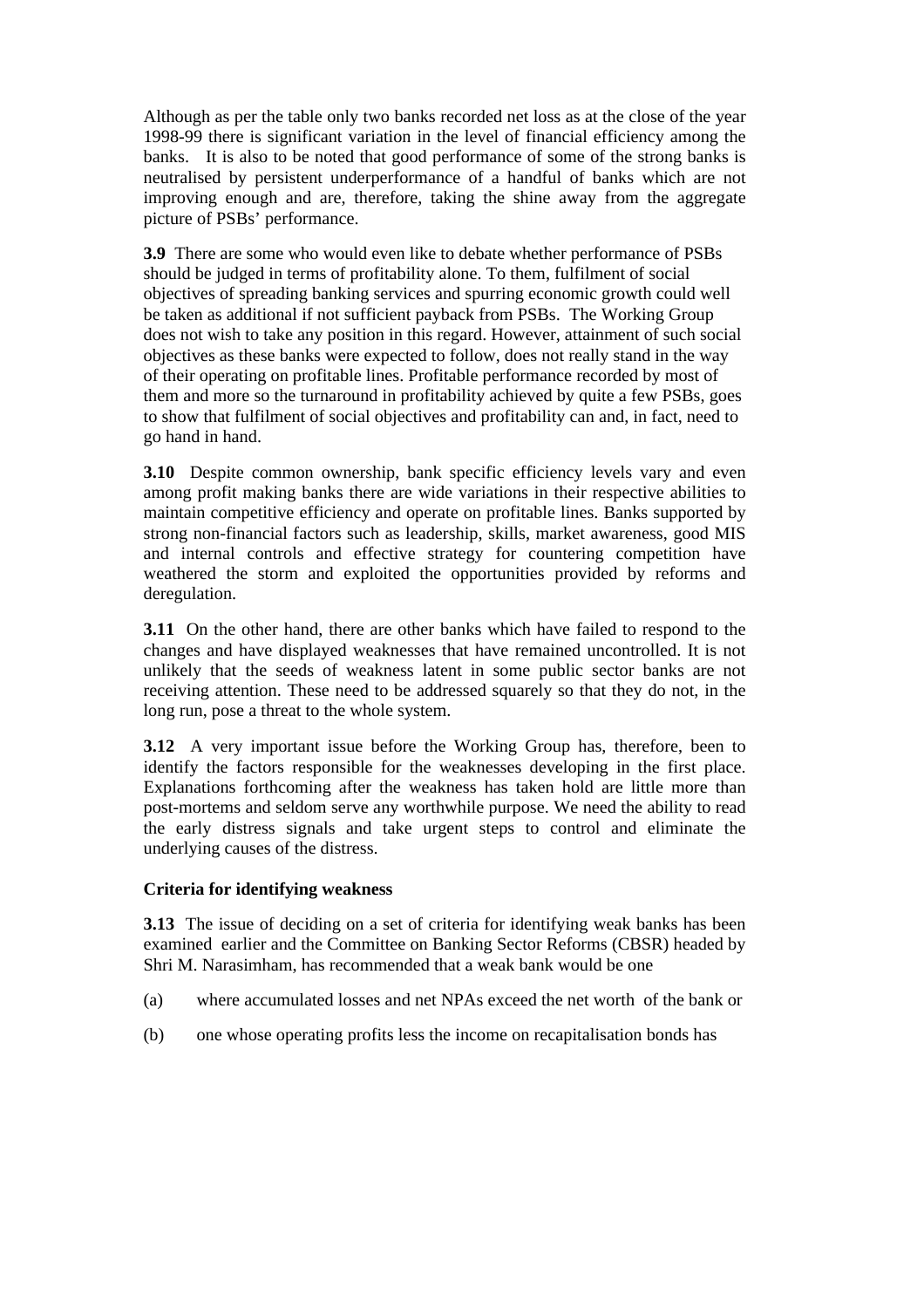been negative for three consecutive years.

**3.14** The table given below shows banks which would get categorised as weak going by either of the two tests provided in the definition given by the CBSR.

(a) Where accumulated losses and net NPAs exceed the net worth of the bank

| 31 March 1998              | 31 March 1999               |
|----------------------------|-----------------------------|
| Allahabad Bank             | Allahabad Bank              |
| Indian Bank                | Indian Bank                 |
| Punjab and Sind Bank       | <b>Indian Overseas Bank</b> |
| State Bank of Hyderabad @  | Punjab and Sind Bank        |
| State Bank of Indore @     | State Bank of Indore @      |
| State Bank of Mysore @     | State Bank of Mysore @      |
| State Bank of Travancore @ | State Bank of Travancore @  |
| United Bank of India       | United Bank of India        |

Note:  $@$ : These banks get included because of low capital base which needs to be augmented. UCO Bank gets excluded as the bank received capital infusion of Rs. 350 crore and Rs. 200 crore in 1997-98 and 1998-99 respectively.

(b) Where operating profits less the income on recapitalisation bonds has been negative for three consecutive years 1996-97, 1997-98 and 1998-99

- i. Indian Bank
- ii. UCO Bank
- iii. United Bank of India

**3.15** The definitions of weakness prescribed by the CBSR lay stress on solvency and profit earning capacity of banks. In the opinion of the Working Group, these definitions are well considered and acceptable. The Group also believes that in order to identify a bank's weakness or strength with some degree of certainty, it would be desirable to use a few more specific tests in conjunction with the two suggested by the CBSR. The Group's major concern has been not only to find a proper definition of weakness in banks but also to assess the extent of such weakness. A standard definition may enable one to categorise a bank as weak or otherwise on a given date. But, what is needed is some clear indicators which while giving an idea of the reasons that have led to the weakness will also enable us to judge a bank's capability to earn profits on a continuing basis and also to withstand pressures on its capital in times of adversity.

**3.16** The Group, therefore, selected seven parameters for assessing a bank's strength/weakness covering three major areas, namely, (a) solvency, (b) earning capacity and (c) profitability. These are as under:

Solvency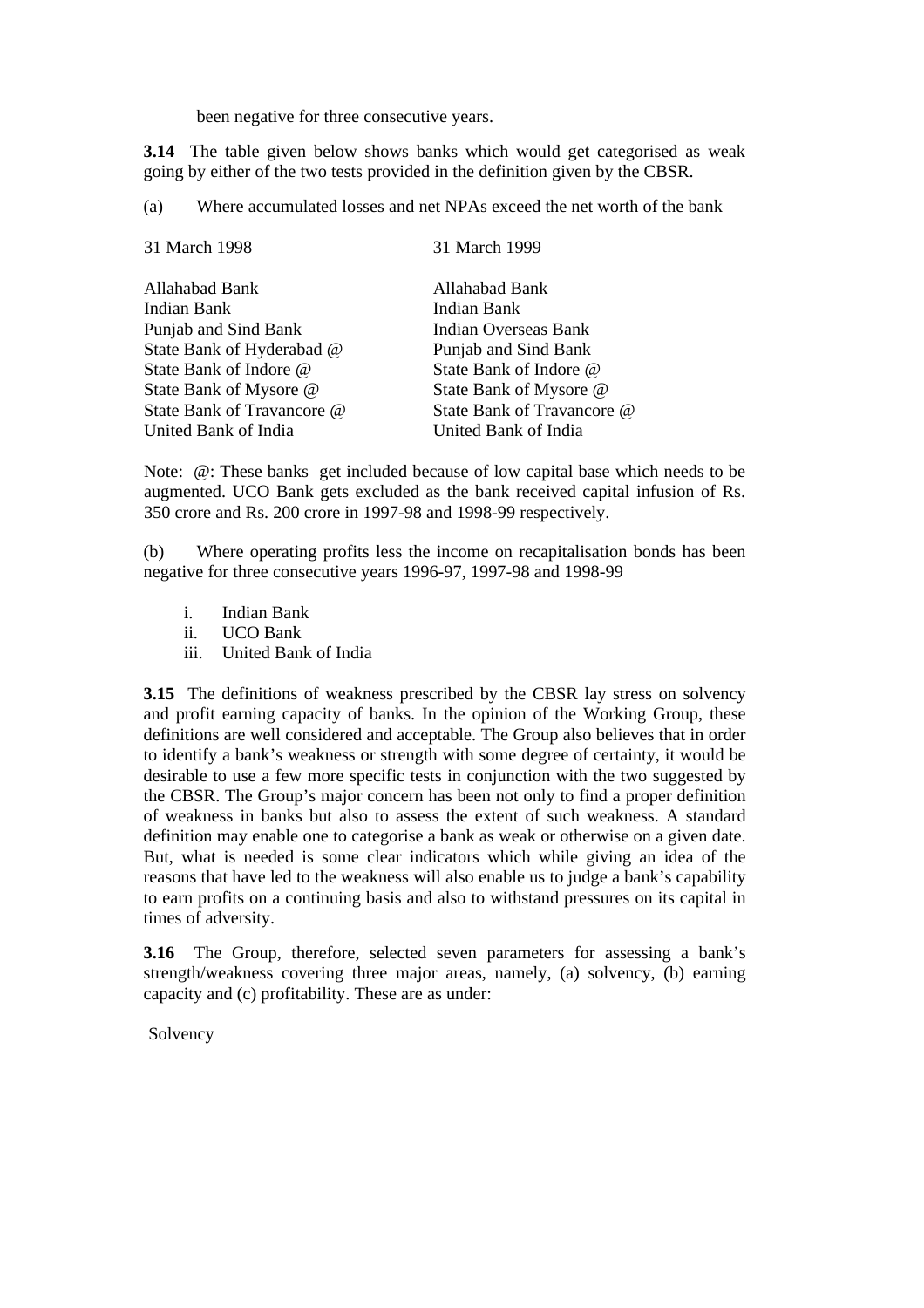- i. Capital adequacy ratio
- ii. Coverage ratio

Earning capacity

- iii. Return on assets
- iv. Net interest margin

Profitability

- v. Ratio of operating profit to average working funds
- vi. Ratio of cost to income
- vii. Ratio of staff cost to net interest income  $(NII) + all$  other income

All the above ratios are well known parameters on which banks' performance and sustainability are judged. A study of these ratios in respect of a bank, historically or in comparison with its peers will give a clear view of its growing strength or weakness over a period as also of its ability to compete against others in the market.

**3.17** While all the seven ratios selected by the Working Group are considered equally important as they stress upon one or another critical aspect of a bank's operations, in the context of studying weakness of banks, coverage ratio has an importance of its own and would, therefore, merit some elaboration. This is defined as the ratio of equity capital and loan loss provisions minus non-performing loans to total assets.9

> Equity capital + Loan loss provisions – Non-performing loans Total assets

Expressed in terms of percentage, this ratio shows the ability of a bank to withstand losses in the value of its assets. The merit of the coverage ratio lies in the fact that it allows simultaneous monitoring of two important elements, viz*.*, (I) level of nonperforming loans and (ii) equity capital, adverse movements in which have been found to precede most cases of banking crises. Focusing on this ratio for identifying weakness of a bank is quite advantageous as it allows us to differentiate between banks which may have the same level of non-performing loans but different levels of equity capital and loan reserves. The differences in the latter could mean a wide difference in their comparative strengths and weaknesses. It thus gives due credit to the banks that have higher capital funds and have followed a more prudent policy of provisioning for their non-performing loans.

**3.18** In the case of good, strong banks, this ratio would be higher bound and could go as high as the level of the capital adequacy required (8 to 12 per cent). As it declines and comes closer to zero, it shows the declining ability of the bank's own resources, i.e., equity capital + loan loss provisions to cover for non-performing loans. Declining coverage ratio of a bank is thus a strong indicator of its fragility and susceptibility to distress.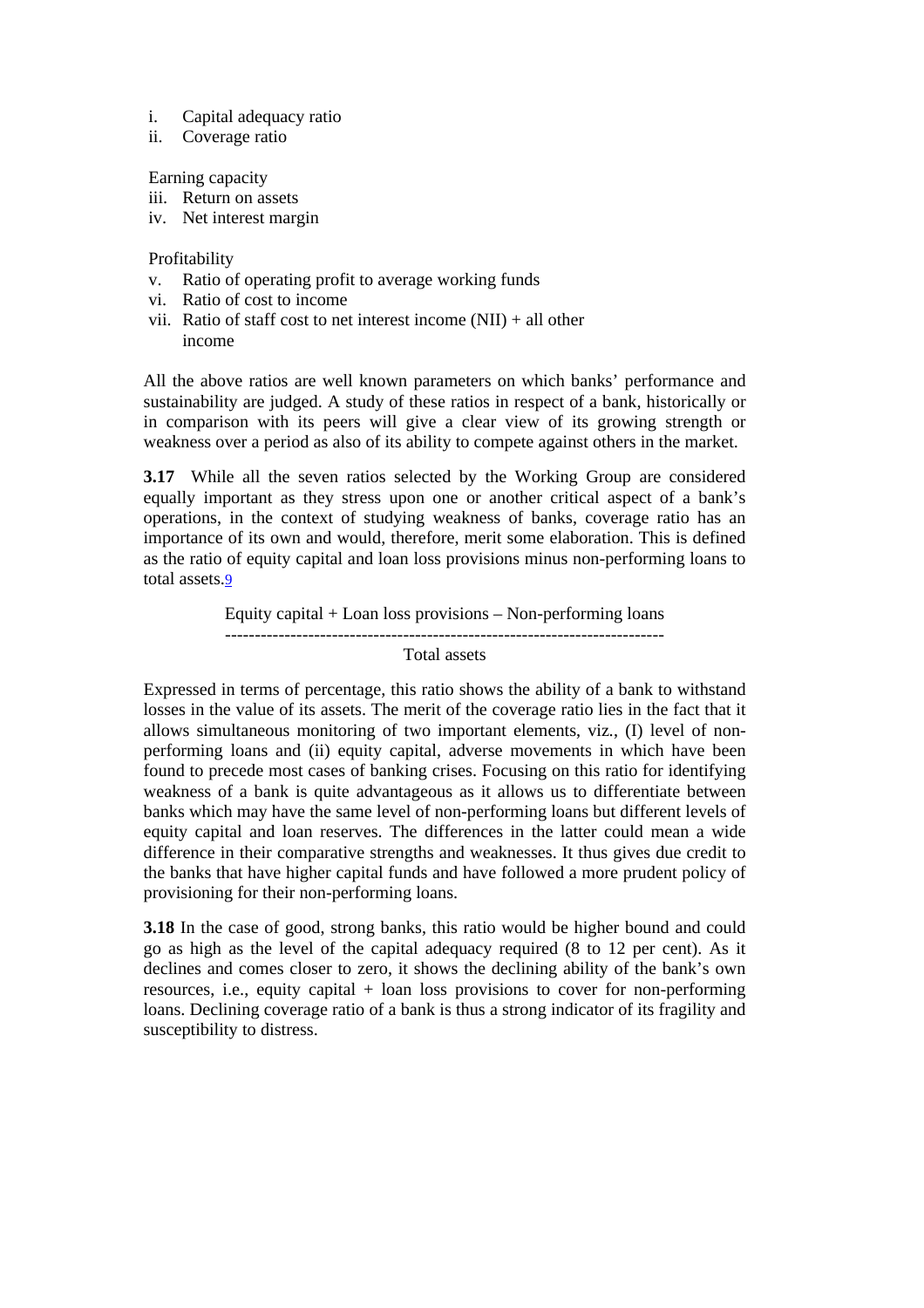**3.19** The Group has also considered the question whether it should decide upon a threshold for coverage ratio below which a bank should be considered weak or in distress. In this context, it could be argued convincingly that the threshold for coverage ratio for banks in India should be high since the definition of nonperforming loans here is seen to be liberal compared to the definition generally used in banking systems abroad. It could be so also because the recoverability of such loans is not very high due to inadequacies in the extant laws and recovery procedures.

**3.20** Given, however, that the present equity ownership of the public sector banks is largely with the government, the Group feels that at this stage a coverage threshold of 0.5 per cent for public sector banks should be acceptable. It would mean that these banks have available capital equity and reserves to the extent of 0.5 per cent of the value of their total assets for meeting any further loss in their value. Based on the financial results for the year ended March 1999, 13 banks had coverage ratios above this threshold. A comparative position is shown in Annex 8 B.

**3.21** An attempt was made by the Working Group to assess and rank all the 27 public sector banks on the above seven parameters. A table showing their ranking is given at Annex 8 which gives a fair idea of their strengths and weaknesses. The rankings show that Indian Bank, UCO Bank and United Bank of India are among the weakest in all the banks ranked.

**3.22** Use of the aforesaid additional parameters helps one to see clearly weakness of a bank as it gets reflected in the erosion of its net worth. These parameters also bring into sharp focus the incapacity of a bank to maintain a positive balance between its income and expenses and to do business on competitive terms. The Group, therefore, is of the opinion that the tests provided in the CBSR report supplemented by an analysis of performance based on the seven parameters detailed above, should serve as the framework for identifying weakness in banks in future.

#### **Identification of weakness in banks**

**3.23** The Group has looked at all the twenty-seven public sector banks in order to identify signs of weakness in them. Such an exercise is important as weaknesses which have not become quite manifest in some banks are, at present, covered or compensated by some countervailing strength. The identification of signals of latent weaknesses in these banks would help them initiate timely action and stop the problem from becoming chronic.

**3.24** The seven parameters mentioned in paragraph 3.16 are being used to identify weakness or strength of a bank. By the same token, these parameters can also be used to evolve benchmarks for competitive levels of performance by public sector banks. In the opinion of the Working Group, to begin with, these benchmarks should appropriately be the median levels of ratios relating to these parameters obtaining in the 24 public sector banks (excluding Indian Bank, UCO Bank and United Bank of India).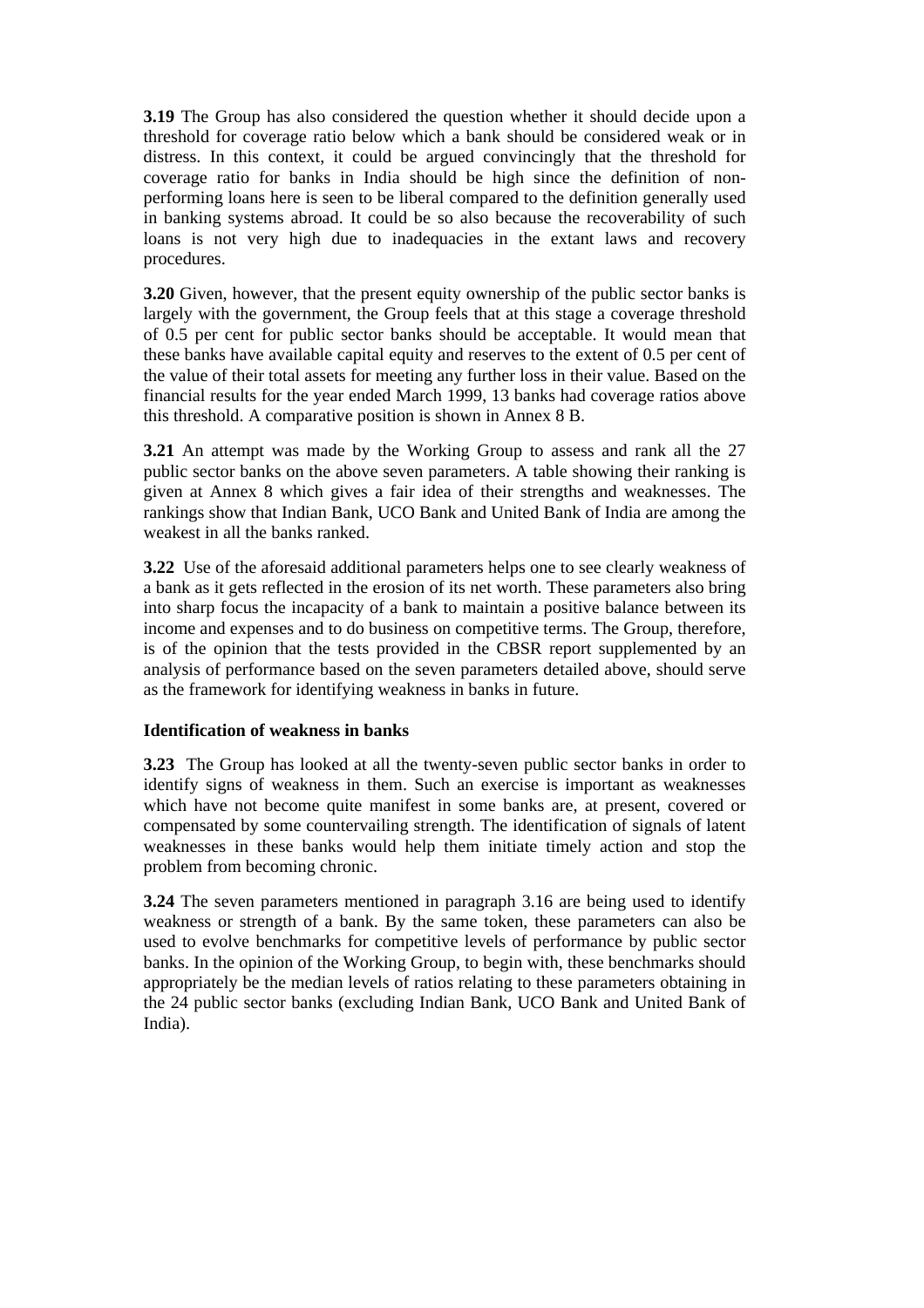**3.25** The Working Group recognises that the benchmarks evolved with reference to the performance of the 24 public sector banks do not necessarily represent the most desirable levels of performance or the highest goals which a bank needs to set for itself. However, these are levels which if not achieved could clearly spell trouble for the bank in question. These are, so to say, minimum levels of efficiency, which need to be achieved for remaining competitive and maintaining longer term viability. Failure of a bank to achieve these minimum levels of efficiency should be seen as a warning signal which if not attended to urgently would turn these banks into weak banks. Quite clearly, banks performing even below the median of the levels achieved by all their peers will not be able to compete with any of those whose performance levels are higher than the median. It needs to be kept in mind that competition to public sector banks is not only from their peers but also from the new private sector banks and foreign banks whose comparative levels of performance judged on the same parameters are in most cases higher. Benchmarks set at the median levels of performance of public sector banks are, therefore, only the initial benchmarks which these banks need to set for themselves. Gradually, these will have to be raised to be able to meet the compulsions of competition.

### **Findings of the Working Group**

**3.26** The Working Group has evaluated the position of the 27 public sector banks on the above parameters for the financial years ended 31 March 1998 and 31 March 1999. The basis for evaluation was:

a. a threshold level of 0.50 per cent in respect of the coverage ratio.

b. capital adequacy ratio of 8 per cent for both the years.

c. the median level of the other five efficiency parameters for the respective years.

The comparative position of the 27 public sector banks in this regard for the years ended 31 March 1998 and 31 March 1999 is shown in Annex 8.

**3.27** The Working Group observed that based on the above analysis, public sector banks could be classified in terms of their strengths or weaknesses under three broad categories.

Category 1: Banks where none of the seven parameters are met Category 2: Banks where all the parameters are met Category 3: Banks where some of the seven parameters are not met

Category 1: Banks where none of the parameters are met

**3.28** Evidently banks under this category are the weakest and where symptoms of weakness have already emerged. Indian Bank appears in this category in both 1998 and 1999. The Group observed that UCO Bank and United Bank of India, which have been identified as weak banks on their past record of losses could comply with the capital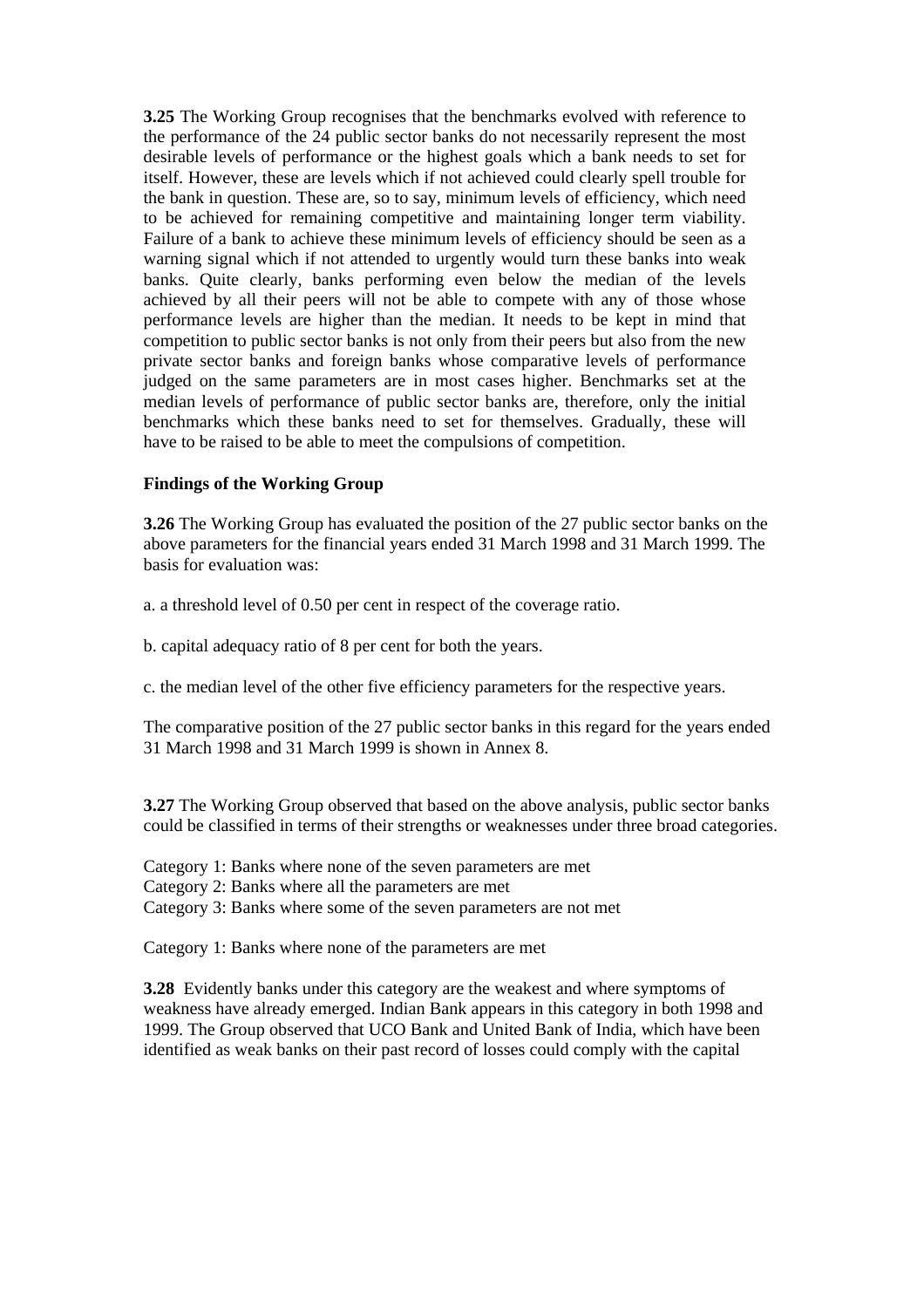adequacy prescription but failed to attain all the other six efficiency levels. The Group has noted that infusion of capital by the Government of India was confined mainly to the above three banks during 1997-98 and 1998-99, as the other banks have been able to generate adequate resources internally and reach the level prescribed by RBI.

**3.29** The poor operational results of these three banks have, however, shifted the responsibility of maintenance of CAR to the government. The Group recognised that compliance of CAR by these two banks was possible only due to infusion of capital of Rs. 550 crore in the two years in the case of UCO Bank and Rs. 300 crore in the same period for United Bank of India. However, in the case of Indian Bank, the deficit from the minimum CAR level was too wide to be bridged and the bank could manage a positive CAR of only 1.41 per cent despite receiving a massive infusion of Rs. 1,750 crore in 1998. The bank ended up with negative CAR in 1999 despite receiving Rs.100 crore as additional capital during the year.

**3.30** It is the considered view of the Group that achievement of capital adequacy entirely through capital infusion by the owner cannot be deemed as characteristic of a bank's ability to reach minimum competitive efficiency. In the above background, the Group concluded that the above two banks also would have to be treated as weak banks on par with Indian Bank.

**3.31** The malady of all the three banks appears to be deep rooted. UCO Bank and Indian Bank have been incurring operating losses, through the last three years. United Bank of India which was in a similar position, recorded operating profits only in 1998 mainly due to a windfall income of Rs. 111 crore by way of interest received on income tax refund.

**3.32** These three banks are now trapped in a vicious circle of declining capability of attracting good business and increasing need for capital support from the government. Their situation primarily is an amalgam of slippage in capital adequacy, low levels of interest income, diminishing margins, increasing cost of operations and falling market share. In sum, they are unable to perform with minimum competitive efficiency. Hence, the above three banks are to be deemed as the weakest, among the group of public sector banks, which need immediate restructuring.

Category 2: Banks where all the parameters are met

**3.33** The following banks met all the parameters identified by the Working Group as tests of competitive efficiency.

31 March 1998 31 March 1999 Corporation Bank Oriental Bank of Commerce Dena Bank State Bank of Patiala Oriental Bank of Commerce State Bank of Patiala

Category 3: Banks where some of the parameters are not met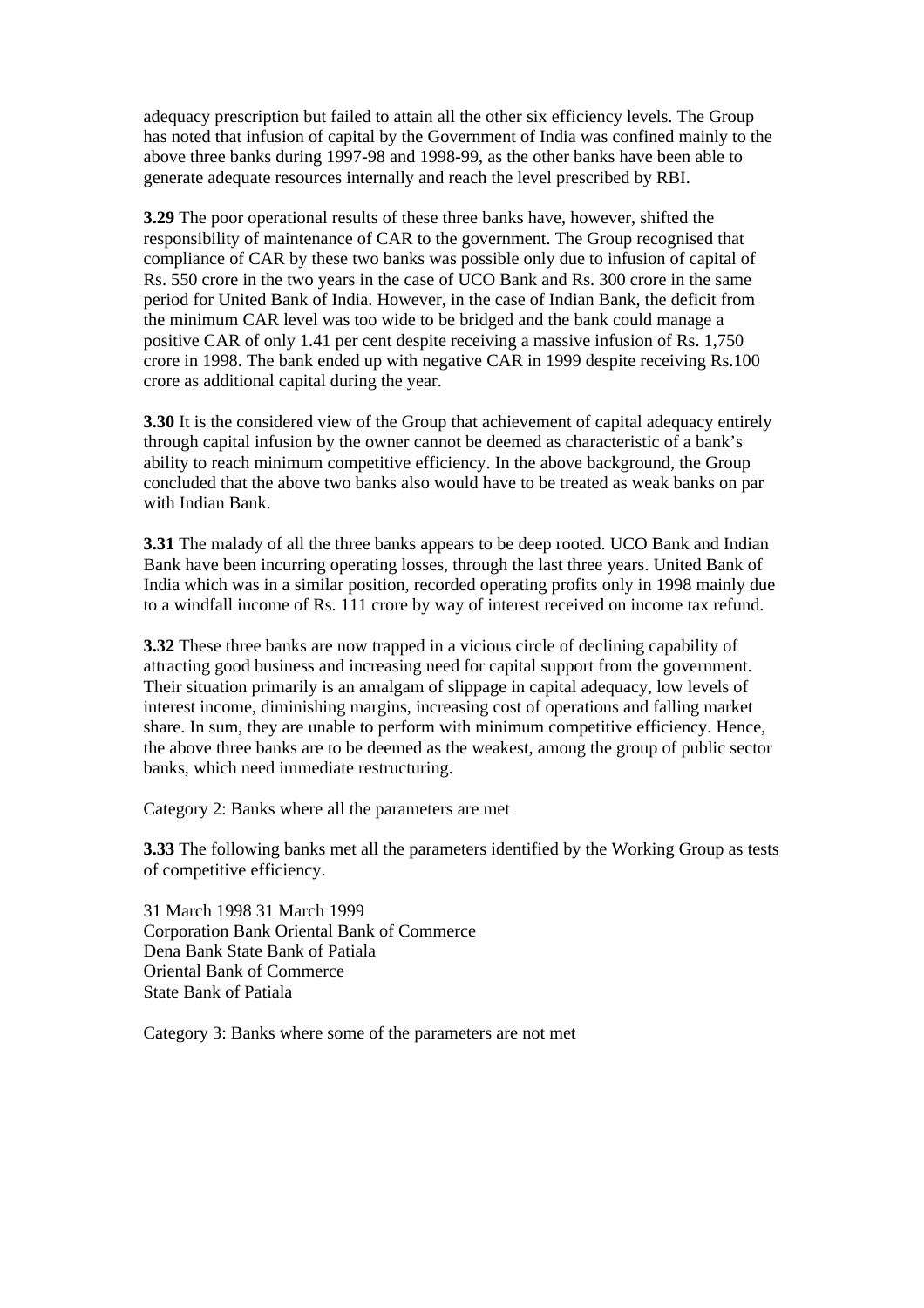**3.34** Besides the three banks which are to be treated as weak banks, four banks in the year 1997-98 and only two in 1998-99 were able to meet all the parameters. Based on the performance levels achieved in 1998 and 1999, the remaining banks were grouped further based on the number of parameters they failed to meet.

(a) Compliance with CAR and non-compliance with five or six of the remaining efficiency parameters

31 March 1998 31 March 1999

Allahabad Bank Allahabad Bank Central Bank of India Central Bank of India Indian Overseas Bank Indian Overseas Bank Punjab and Sind Bank Punjab and Sind Bank Syndicate Bank Union Bank of India Vijaya Bank Vijaya Bank

The Group observed that except for Syndicate Bank and Union Bank of India, the remaining five banks functioned below the required level of efficiency in both the years, typifying the persistence of causes that would eventually manifest in weakness. In the opinion of the Group, these banks were showing strong signs of distress and run high risk of slipping into the category of weak banks. They are vulnerable to sudden changes that could arise in the external environment. The Group noted that Syndicate Bank had shown improvement in 1998-99, as they were able to achieve a higher return on assets. However, it is also noted that during the year the bank was able to register additional income due to changes in method of valuation of current investments and writing back of excess provisions made earlier. The bank has also chosen not to make any provision for NPAs during the year. It continues to have adverse ratios relating to management of costs and, any unfavourable business development, which could deplete incomes, may pose serious problems unless in the meantime the ratios have been corrected.

| (b) | Compliance with CAR and non-compliance with          |                                  |  |  |  |
|-----|------------------------------------------------------|----------------------------------|--|--|--|
|     | three or four of the remaining efficiency parameters |                                  |  |  |  |
|     | 31 March 1998                                        | 31 March 1999                    |  |  |  |
|     | Andhra Bank                                          | Andhra Bank                      |  |  |  |
|     | Bank of India                                        | Bank of India                    |  |  |  |
|     | Bank of Maharashtra                                  | Bank of Maharashtra              |  |  |  |
|     | Canara Bank                                          | Dena Bank                        |  |  |  |
|     | State Bank of Indore                                 | State Bank of Bikaner and Jaipur |  |  |  |
|     | <b>State Bank of Mysore</b>                          | State Bank of India              |  |  |  |
|     | Union Bank of India                                  | <b>State Bank of Mysore</b>      |  |  |  |
|     | <b>State Bank of Travancore</b>                      | <b>State Bank of Travancore</b>  |  |  |  |
|     |                                                      | <b>Syndicate Bank</b>            |  |  |  |
|     |                                                      |                                  |  |  |  |